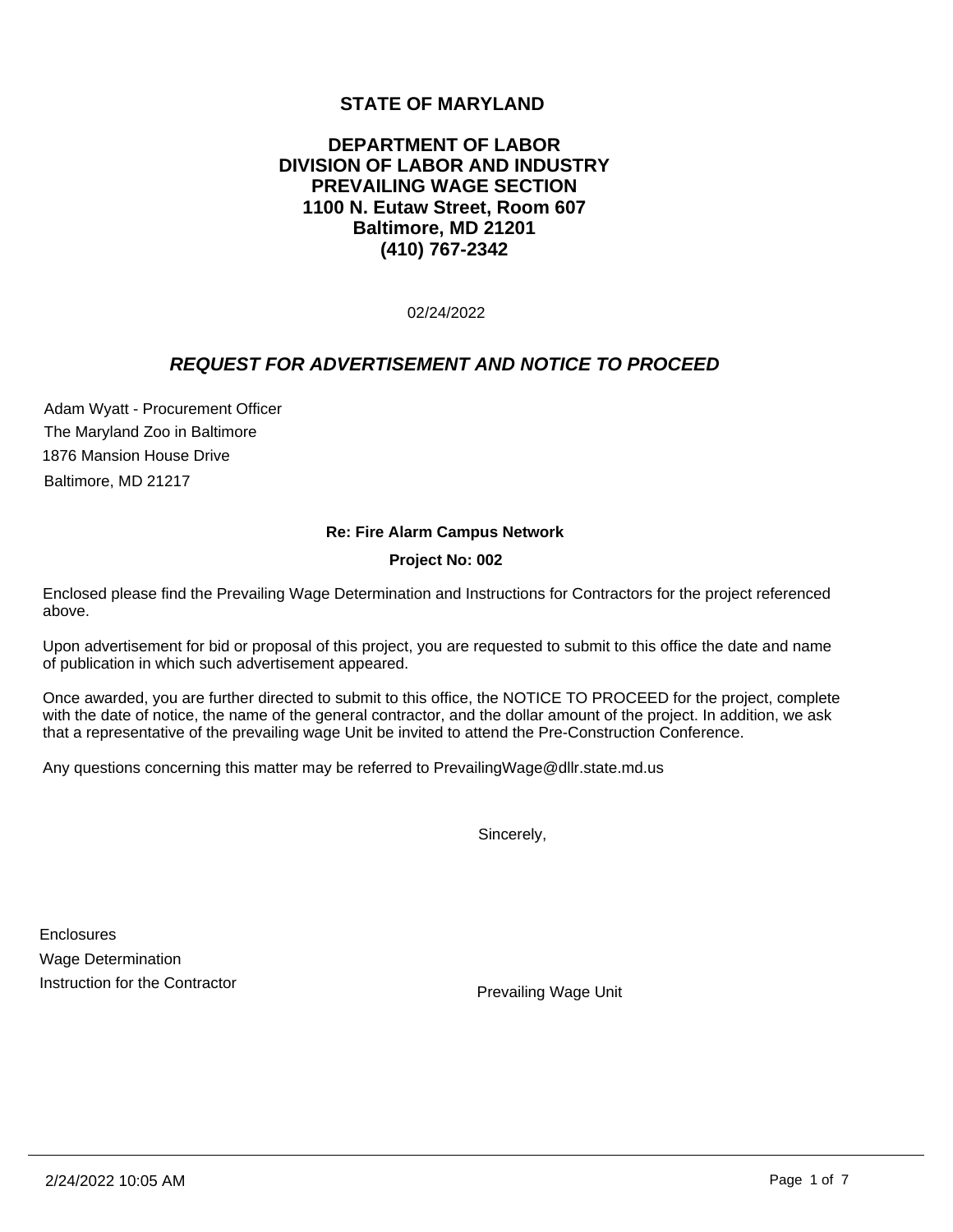## **PREVAILING WAGE INSTRUCTIONS FOR THE CONTRACTOR & SUBCONTRACTOR**

The contractor shall electronically submit completed copies of certified payroll records to the Commissioner of Labor & Industry, Prevailing Wage Unit by going on-line to <https://www.dllr.state.md.us/prevwage> and following the instructions for submitting payroll information (NOTE: A contractor must register prior to submitting on-line certified payroll information).

If you have technical questions regarding electronic submittal, contact the Department at dldliprevailingwagedllr@maryland.gov.

All certified payroll records shall have an accurate week beginning and ending date. The contractor shall be responsible for certifying and submitting to the Commissioner of Labor and Industry, Prevailing Wage Unit all of their subcontractors' payroll records covering work performed directly at the work site. By certifying the payroll records, the contractor is attesting to the fact that the wage rates contained in the payroll records are not less than those established by the Commissioner as set forth in the contract, the classification set forth for each worker or apprentice conforms with the work performed, and the contractor or subcontractor has complied with the provisions of the law.

A contractor or subcontractor may make deductions that are (1) required by law; (2) required by a collective bargaining agreement between a bona fide labor organization and the contractor or subcontractor; or (3) contained in a written agreement between an employee and an employer undertaken at the beginning of employment, if the agreement is submitted by the employer to the public body awarding the public work and is approved by the public body as fair and reasonable.

A contractor or subcontractor is required to submit information on-line on their fringe benefit packages including a list of fringe benefits for each craft employed by the contractor or subcontractor, by benefit and hourly amount. Where fringe benefits are paid in cash to the employee or to an approved plan, fund, or program, the contribution is required to be indicated.

Payroll records must be electronically submitted and received within 14 calendar days after the end of each payroll period. If the contractor is delinquent in submitting payroll records, processing of partial payment estimates may be held in abeyance pending receipt of the records. In addition, if the contractor is delinquent in submitting the payroll records, the contractor shall be liable to the contracting public body for liquidated damages. The liquidated damages are \$10.00 for each calendar day the records are late.

Only apprentices registered with the Maryland Apprenticeship and Training Council shall be employed on prevailing wage projects. Apprentices shall be paid a percentage of the determined journey person 's wage for the specific craft.

Overtime rates shall be paid by the contractor and any subcontractors under its contracts and agreements with their employees which in no event shall be less than time and one-half the prevailing hourly rate of wages for all hours worked in excess of ten (10) hours in any one calendar day; in excess of forty (40) hours per workweek; and work performed on Sundays and legal holidays.

Contractors and subcontractors employing a classification of worker for which a wage rate was not issued SHALL notify the Commissioner of Labor & Industry, Prevailing Wage Unit, for the purpose of obtaining the wage rate for said classification PRIOR TO BEING EMPLOYED on the project. To obtain a prevailing wage rate which was NOT listed on the Wage Determination, a contractor or subcontractor can look on the LABOR webpage under prevailing wage.

Contractors and subcontractors shall maintain a valid copy of proper State and county licenses that permit the contractor and a subcontractor to perform construction work in the State of Maryland. These licenses must be retained at the worksite and available for review upon request by the Commissioner of Labor and Industry's designee.

\*\*Each contractor under a public work contract subject to Section 17-219 shall:

1. Post a clearly legible statement of each prevailing wage rate to be paid under the public work contract; and

2. Keep the statement posted during the full time that any employee is employed on the public work contract.

3. The statement of prevailing wage rates shall be posted in a prominent and easily accessible place at the site of the public work.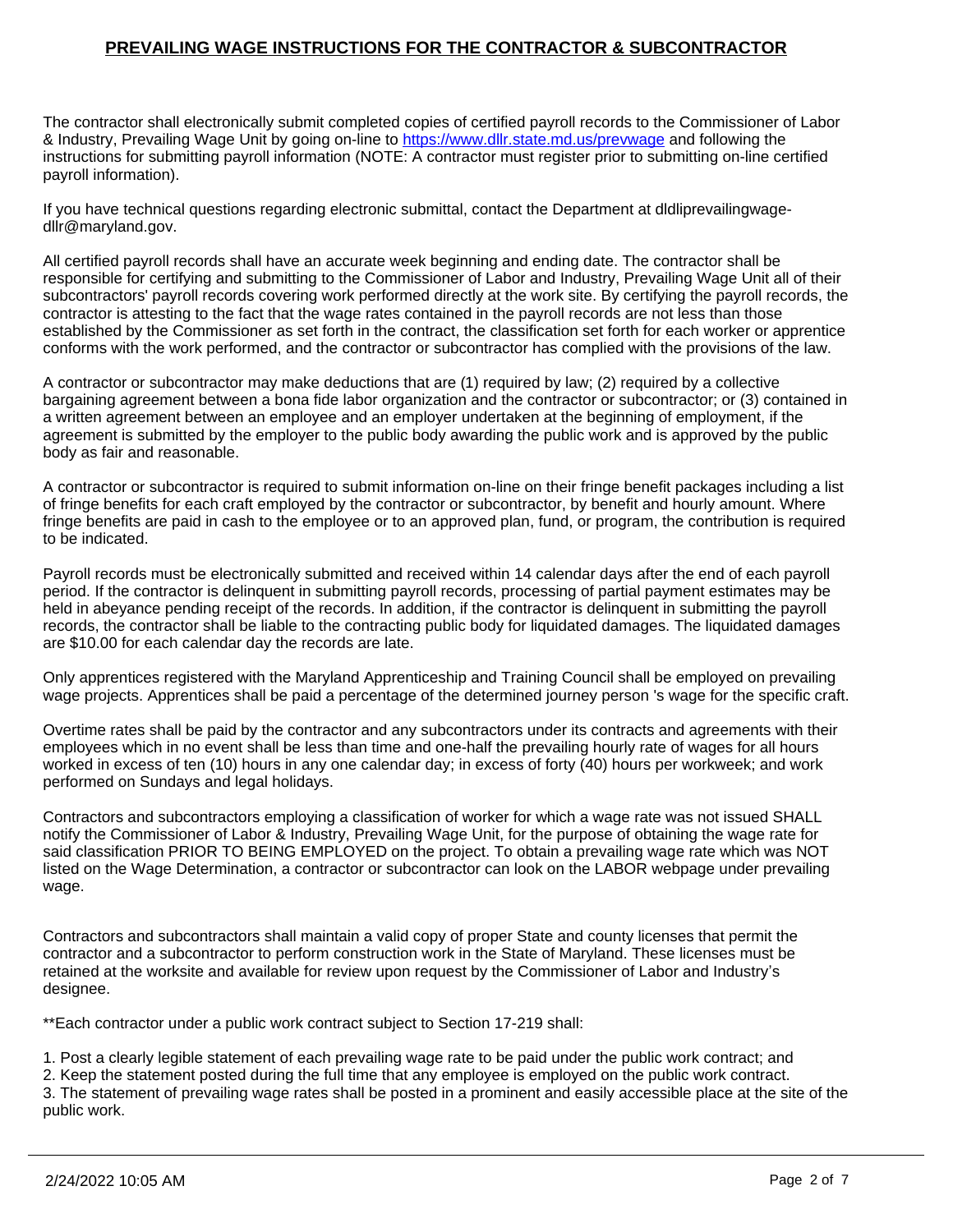#### \*\***Penalty - Subject to Section 10-1001 of the State Goverment Article, the Commissioner may impose on a person that violates this section a civil penalty of up to \$50.00 per violation.**

Under the Maryland Apprenticeship and Training Council requirements, consistent with proper supervision, training and continuity of employment and applicable provisions in collective bargaining agreements, a ratio of one journey person regularly employed to one apprentice shall be allowed. No deviation from this ratio shall be permitted without prior written approval from the Maryland Apprenticeship and Training Council.

Laborers may NOT assist mechanics in the performance of the mechanic's work, NOR USE TOOLS peculiar to established trades.

ALL contractors and subcontractors shall employ only competent workers and apprentices and may NOT employ any individual classified as a HELPER or TRAINEE on a prevailing wage project.

The State Apprenticeship and Training Fund (Fund) law provides that contractors and certain subcontractors performing work on certain public work contracts are required to make contributions toward apprenticeship. See §17- 601 through 17-606, State Finance and Procurement, Annotated Code of Maryland. Contractors and subcontractors have three options where they can choose to make their contributions: (1) participate in a registered apprenticeship training program; (2) contribute to an organization that has a registered apprenticeship training program; or (3) contribute to the State Apprenticeship and Training Fund.

The Department of Labor (LABOR) is moving forward with final adoption of regulations. The regulations were published in the December 14, 2012 edition of the Maryland Register.

**IMPORTANT: Please note that the obligations under this law will become effective on JULY 1, 2013. This law will require that contractors and certain subcontractors make contributions toward apprenticeship and report those contributions on their certified payroll records that they submit pursuant to the prevailing wage law.**

 **The Department is offering outreach seminars to any interested parties including contractors, trade associations, and any other stakeholders. Please contact the Department at dldliprevailingwagedllr@maryland.gov or (410) 767-2968 for seminar times and locations. In addition, information regarding this law will be provided at pre-construction meetings for projects covered by the Prevailing Wage law.**

> **For additional information, contact: Division of Labor and Industry Maryland Apprenticeship and Traning** 1100 North Eutaw Street, Room 606 Baltimore, Maryland 21201 (410) 767-2246 E-Mail Address: [matp@dllr.state.md.us](mailto:matp@dllr.state.md.us).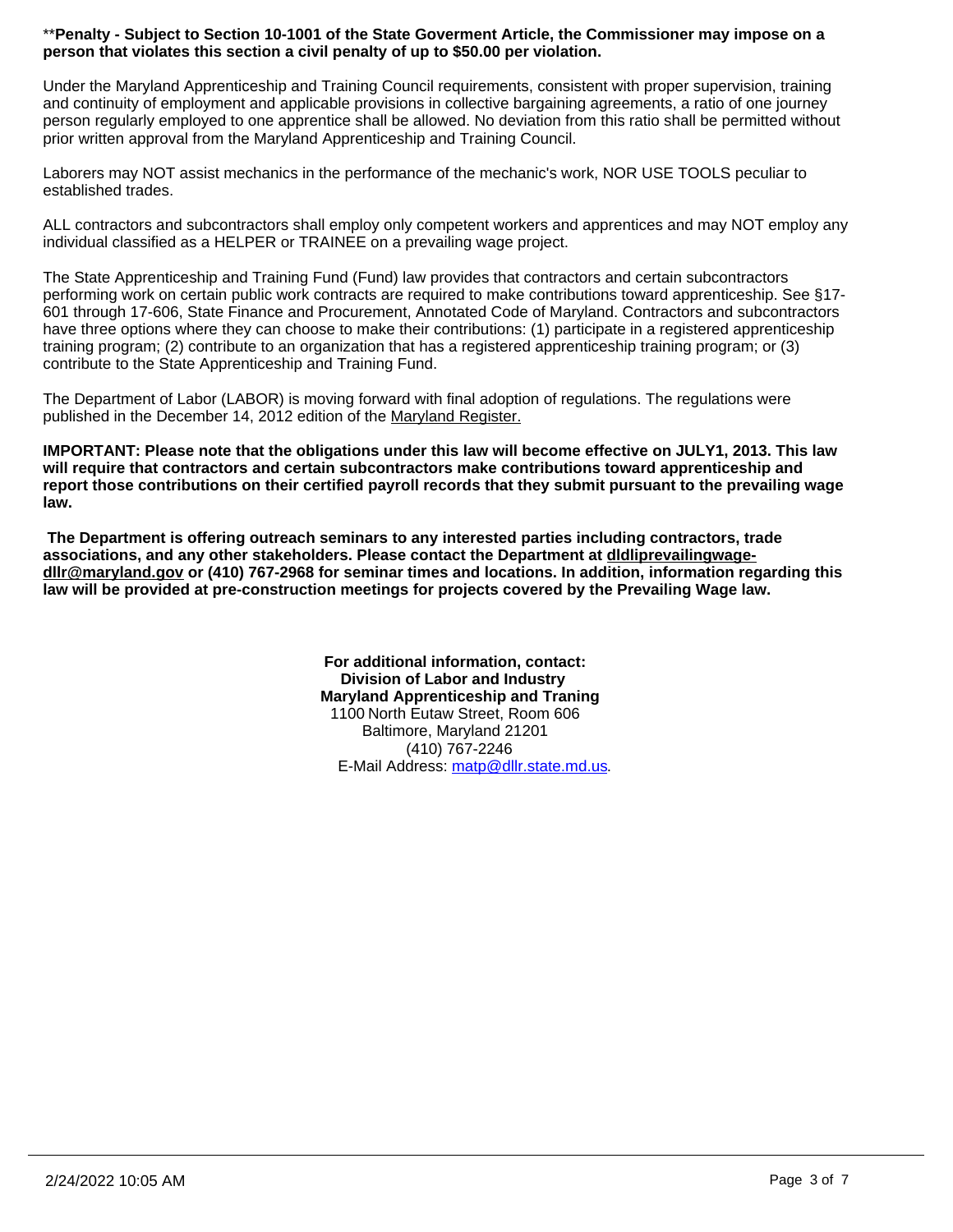# **STATE OF MARYLAND**

# **DEPARTMENT OF LABOR DIVISION OF LABOR AND INDUSTRY PREVAILING WAGE SECTION 1100 N. Eutaw Street, Room 607 Baltimore, MD 21201 (410) 767-2342**

The wage rates to be paid laborers and mechanics for the locality described below is announced by order of Commissioner of Labor and Industry.

It is mandatory upon the successful bidder and any subcontractor under him, to pay not less than the specific rates to all workers employed by them in executing contracts in this locality. Reference: Annotated Code of Maryland State Finance and Procurement, Section 17-201 thru 17-226.

These wage rates were taken from the locality survey of 2021 for Baltimore City, issued pursuant to the Commissioner's authority under State Finance and Procurement Article Section 17-209, Annotated Code of Maryland or subsequent modification.

\*\*Note: If additional Prevailing Wage Rates are needed for this project beyond those listed below, contact the Prevailing Wage Unit. Phone: (410) 767-2342, email: prevailingwage@dllr.state.md.us.

Name and Title of Requesting Officer:

Department, Agency or Bureau:

| <b>Project Number</b> |  |  |  |  |  |  |
|-----------------------|--|--|--|--|--|--|
| 002                   |  |  |  |  |  |  |



Adam Wyatt - Procurement Officer The Maryland Zoo in Baltimore 1876 Mansion House Drive Baltimore, MD 21217

Location and Description of work:

Baltimore City: Installation of a fiber fire alarm network, replacement of all notification devises, installation of Zoo wide mass notification systems Determination Number

Date of Issue: Feb 24, 2022

#### **BUILDING CONSTRUCTION**

| <b>CLASSIFICATION</b>                     | <b>MODIFICATION</b><br><b>REASON</b> | <b>BASIC</b><br><b>HOURLY</b><br><b>RATE</b> | <b>BORROWED</b><br><b>FROM</b> | <b>FRINGE</b><br><b>BENEFIT</b><br><b>PAYMENT</b> |
|-------------------------------------------|--------------------------------------|----------------------------------------------|--------------------------------|---------------------------------------------------|
|                                           |                                      |                                              |                                |                                                   |
| <b>BALANCING TECHNICIAN</b>               | AD.                                  | \$32.37                                      |                                | \$9.94                                            |
| <b>BRICKLAYER</b>                         | AD.                                  | \$34.00                                      |                                | \$12.84                                           |
| <b>CARPENTER</b>                          | AD.                                  | \$30.34                                      |                                | \$13.96                                           |
| CARPENTER - SHORING SCAFFOLD BUILDER      | <b>AD</b>                            | \$30.34                                      |                                | \$13.96                                           |
| <b>CARPET LAYER</b>                       | AD.                                  | \$30.71                                      |                                | \$13.87                                           |
| <b>CEMENT MASON</b>                       | AD.                                  | \$25.00                                      | 005                            | \$7.35                                            |
| <b>COMMUNICATION INSTALLER TECHNICIAN</b> | AD.                                  | \$21.75                                      | 005                            | \$1.09                                            |
| DRYWALL - SPACKLING, TAPING, & FINISHING  | AD.                                  | \$30.34                                      |                                | \$13.96                                           |
| <b>ELECTRICIAN</b>                        | AD.                                  | \$41.50                                      |                                | \$18.65                                           |
| ELEVATOR MECHANIC                         | <b>AD</b>                            | \$50.04                                      |                                | \$36.36                                           |
| FIREPROOFER - SPRAYER                     | <b>AD</b>                            | \$31.89                                      | 005                            | \$0.00                                            |
|                                           |                                      |                                              |                                |                                                   |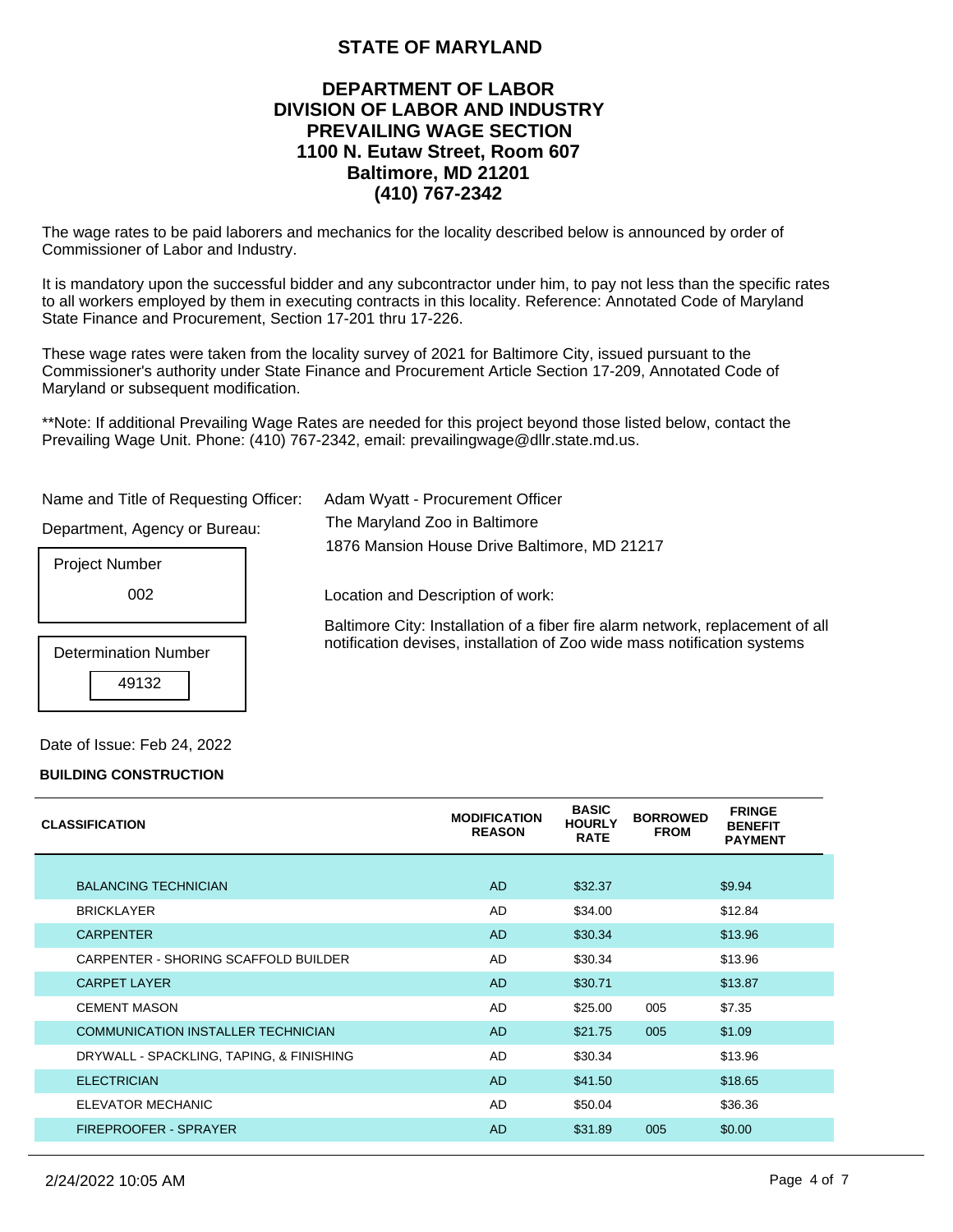| <b>FIRESTOPPER</b>                                            | AD        | \$29.41 |     | \$8.98  |
|---------------------------------------------------------------|-----------|---------|-----|---------|
| <b>GLAZIER</b>                                                | <b>AD</b> | \$38.87 | 003 | \$12.70 |
| <b>INSULATION WORKER</b>                                      | AD        | \$39.27 |     | \$18.92 |
| <b>IRONWORKER - FENCE ERECTOR</b>                             | <b>AD</b> | \$27.44 |     | \$9.42  |
| IRONWORKER - ORNAMENTAL                                       | AD        | \$31.17 |     | \$24.38 |
| <b>IRONWORKER - REINFORCING</b>                               | <b>AD</b> | \$29.20 |     | \$23.17 |
| <b>IRONWORKER - STRUCTURAL</b>                                | AD        | \$31.17 |     | \$24.38 |
| <b>MILLWRIGHT</b>                                             | <b>AD</b> | \$33.65 | 005 | \$17.16 |
| <b>PAINTER</b>                                                | AD        | \$25.50 |     | \$11.42 |
| <b>PAINTER-INDUSTRIAL</b>                                     | AD        | \$32.70 | 025 | \$13.63 |
| <b>PILEDRIVER</b>                                             | AD        | \$33.62 |     | \$15.73 |
| PLASTERER - MIXER                                             | <b>AD</b> | \$35.25 | 027 | \$2.80  |
| <b>PLUMBER</b>                                                | AD        | \$41.92 |     | \$22.09 |
| POWER EQUIPMENT OPERATOR - ASPHALT DISTRIBUTOR                | <b>AD</b> | \$32.00 | 005 | \$0.00  |
| POWER EQUIPMENT OPERATOR - BACKHOE                            | AD        | \$31.73 |     | \$13.27 |
| POWER EQUIPMENT OPERATOR - BOOM TRUCK                         | <b>AD</b> | \$36.39 | 005 | \$22.69 |
| POWER EQUIPMENT OPERATOR - BROOM / SWEEPER                    | AD        | \$29.78 |     | \$13.27 |
| POWER EQUIPMENT OPERATOR - BULLDOZER                          | <b>AD</b> | \$31.73 | 005 | \$13.27 |
| POWER EQUIPMENT OPERATOR - CONCRETE PUMP                      | AD        | \$40.00 | 005 | \$4.35  |
| <b>POWER EQUIPMENT OPERATOR - CRANE</b>                       | AD        | \$37.70 |     | \$16.15 |
| POWER EQUIPMENT OPERATOR - CRANE - TOWER                      | AD        | \$37.70 |     | \$16.15 |
| POWER EQUIPMENT OPERATOR - DRILL - RIG                        | <b>AD</b> | \$31.73 |     | \$13.27 |
| POWER EQUIPMENT OPERATOR - EXCAVATOR                          | AD        | \$31.73 |     | \$13.27 |
| POWER EQUIPMENT OPERATOR - FORKLIFT                           | <b>AD</b> | \$31.73 |     | \$13.27 |
| POWER EQUIPMENT OPERATOR - GRADALL                            | AD        | \$32.31 | 005 | \$7.59  |
| POWER EQUIPMENT OPERATOR - GRADER                             | <b>AD</b> | \$36.14 | 003 | \$12.77 |
| POWER EQUIPMENT OPERATOR - HOIST                              | AD        | \$28.68 |     | \$10.62 |
| <b>POWER EQUIPMENT OPERATOR - LOADER</b>                      | <b>AD</b> | \$31.73 |     | \$13.27 |
| POWER EQUIPMENT OPERATOR - MECHANIC                           | AD        | \$31.73 |     | \$13.27 |
| POWER EQUIPMENT OPERATOR - MILLING MACHINE                    | AD        | \$39.65 | 005 | \$0.82  |
| POWER EQUIPMENT OPERATOR - PAVER                              | AD        | \$28.15 | 005 | \$12.10 |
| POWER EQUIPMENT OPERATOR - ROCK / STUMP TUB<br><b>GRINDER</b> | <b>AD</b> | \$30.23 | 005 | \$13.17 |
| POWER EQUIPMENT OPERATOR - ROLLER - ASPHALT                   | AD        | \$28.15 | 005 | \$12.10 |
| POWER EQUIPMENT OPERATOR - ROLLER - EARTH                     | <b>AD</b> | \$31.73 | 005 | \$13.27 |
| POWER EQUIPMENT OPERATOR - SCRAPER                            | AD        | \$26.09 | 005 | \$12.10 |
| POWER EQUIPMENT OPERATOR - SCREED                             | <b>AD</b> | \$21.90 | 005 | \$4.86  |
| POWER EQUIPMENT OPERATOR - SKID STEER (BOBCAT)                | AD        | \$29.78 |     | \$13.27 |
| POWER EQUIPMENT OPERATOR-VACUUM TRUCK                         | <b>AD</b> | \$31.13 | 003 | \$10.63 |
| <b>RESILIENT FLOOR</b>                                        | AD        | \$30.71 |     | \$13.87 |
| ROOFER/WATERPROOFER                                           | <b>AD</b> | \$33.15 |     | \$13.82 |
| SHEETMETAL WORKER (INCLUDING METAL ROOFING)                   | AD        | \$42.67 |     | \$22.75 |
| <b>SPRINKLERFITTER</b>                                        | AD        | \$43.80 | 005 | \$11.12 |
| STEAMFITTER/PIPEFITTER                                        | AD        | \$41.92 |     | \$22.09 |
| <b>STONE MASON</b>                                            | <b>AD</b> | \$40.81 |     | \$19.59 |
| TILE & TERRAZZO FINISHER                                      | AD        | \$25.81 |     | \$11.66 |
| TILE & TERRAZZO MECHANIC                                      | <b>AD</b> | \$31.18 |     | \$12.74 |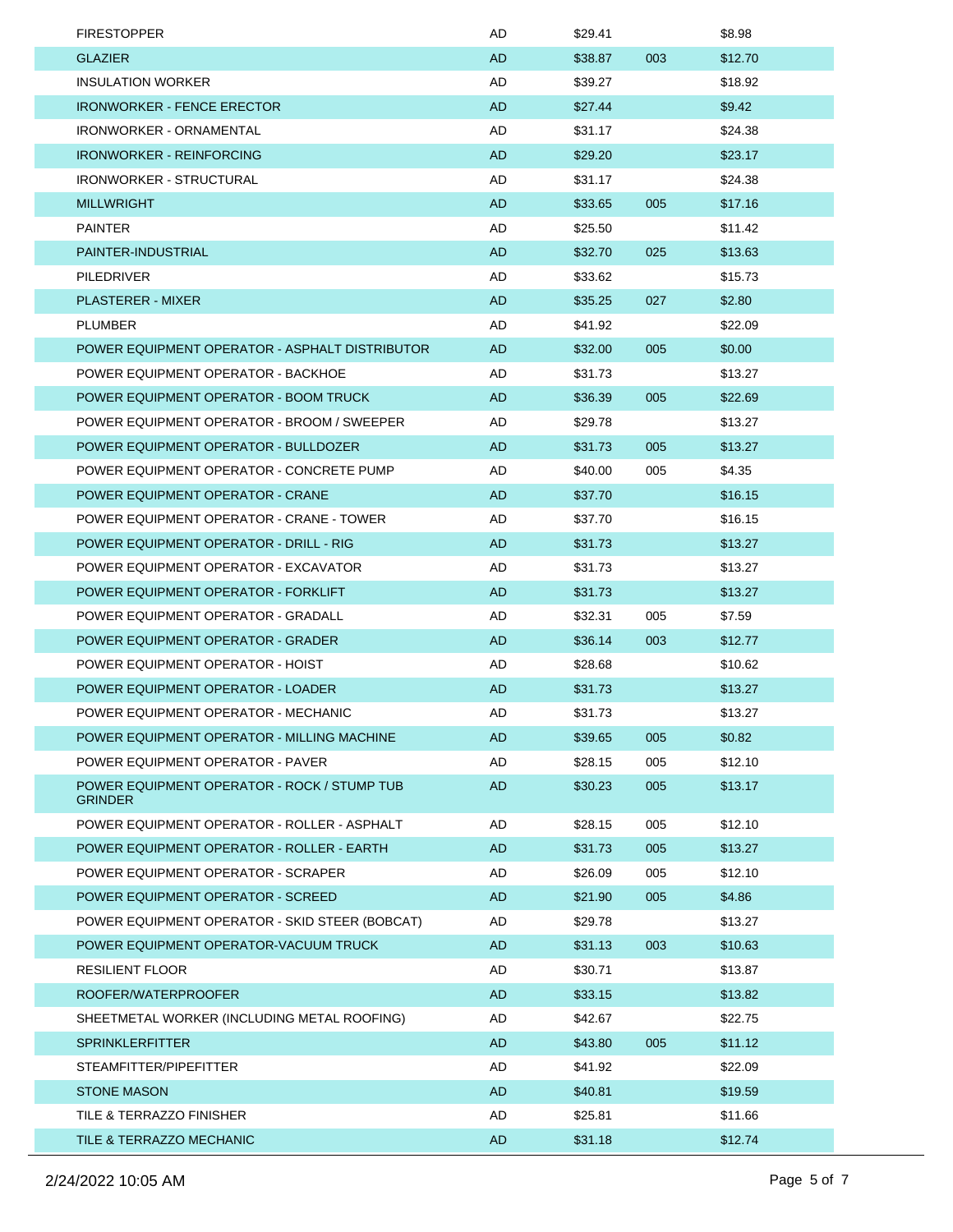| TRUCK DRIVER - DUMP                  | AD        | \$17.64 | 005 | \$1.82  |
|--------------------------------------|-----------|---------|-----|---------|
| TRUCK DRIVER - DUMP - ARTICULATING   | AD.       | \$27.97 | 003 | \$2.55  |
| TRUCK DRIVER - FLATBED               | AD.       | \$20.94 | 005 | \$5.02  |
| TRUCK DRIVER - TACK/TAR TRUCK        | AD.       | \$25.59 | 005 | \$13.49 |
| TRUCK DRIVER - TANDEM                | AD        | \$26.75 |     | \$11.03 |
| TRUCK DRIVER - WATER                 | AD.       | \$24.29 | 005 | \$0.00  |
| <b>LABORER GROUP II</b>              |           |         |     |         |
| LABORER - ASPHALT RAKER              | AD        | \$27.44 |     | \$9.42  |
| LABORER - COMMON                     | <b>AD</b> | \$27.44 |     | \$9.42  |
| LABORER - CONCRETE PUDDLER           | AD.       | \$27.44 |     | \$9.42  |
| LABORER - CONCRETE TENDER            | AD.       | \$27.44 |     | \$9.42  |
| LABORER - CONCRETE VIBRATOR          | AD        | \$27.44 |     | \$9.42  |
| LABORER - DENSITY GAUGE              | AD.       | \$27.44 |     | \$9.42  |
| LABORER - FIREPROOFER - MIXER        | AD.       | \$27.44 |     | \$9.42  |
| LABORER - FLAGGER                    | AD.       | \$27.44 |     | \$9.42  |
| LABORER - GRADE CHECKER              | AD.       | \$27.44 |     | \$9.42  |
| LABORER - HAND ROLLER                | <b>AD</b> | \$27.44 |     | \$9.42  |
| LABORER - JACKHAMMER                 | AD        | \$27.44 |     | \$9.42  |
| LABORER - LANDSCAPING                | <b>AD</b> | \$27.44 |     | \$9.42  |
| LABORER - LAYOUT                     | AD.       | \$27.44 |     | \$9.42  |
| LABORER - LUTEMAN                    | AD.       | \$27.44 |     | \$9.42  |
| LABORER - MORTAR MIXER               | AD        | \$27.44 |     | \$9.42  |
| LABORER - PLASTERER - HANDLER        | AD.       | \$27.44 |     | \$9.42  |
| LABORER - TAMPER                     | AD        | \$27.44 |     | \$9.42  |
| <b>LABORERS GROUP I</b>              |           |         |     |         |
| LABORER - AIR TOOL OPERATOR          | AD.       | \$24.46 |     | \$8.84  |
| LABORER - ASPHALT PAVER              | AD        | \$24.46 |     | \$8.84  |
| LABORER - BLASTER - DYNAMITE         | AD.       | \$24.46 |     | \$8.84  |
| LABORER - BURNER                     | AD        | \$24.46 |     | \$8.84  |
| LABORER - CONCRETE SURFACER          | <b>AD</b> | \$24.46 |     | \$8.84  |
| LABORER - HAZARDOUS MATERIAL HANDLER | AD        | \$24.46 |     | \$8.84  |
| <b>LABORER - MASON TENDER</b>        | <b>AD</b> | \$24.46 |     | \$8.84  |
| LABORER - PIPELAYER                  | AD        | \$24.46 |     | \$8.84  |
| LABORER - SCAFFOLD BUILDER           | <b>AD</b> | \$24.46 |     | \$8.84  |

**Incidental Craft Data: Caulker, Man Lift Operator, Rigger, Scaffold Builder, and Welder** receive the wage and fringe rates prescribed for the craft performing the operation to which welding, scaffold building, rigging, operating a Man Lift, or caulking is incidental.

These **Informational Prevailing Wage Rates** may not be substituted for the requirements of pre-advertisement or onsite job posting for a public work contract that exceeds \$250,000 in value and either of the following criteria are met: (1) the contracting body is a unit of State government or an instrumentality of the State and there is any State funding for the project; or (2) the contracting body is a political subdivision, agency, person or entity (such as a county) and the State funds 25% or more of the project.